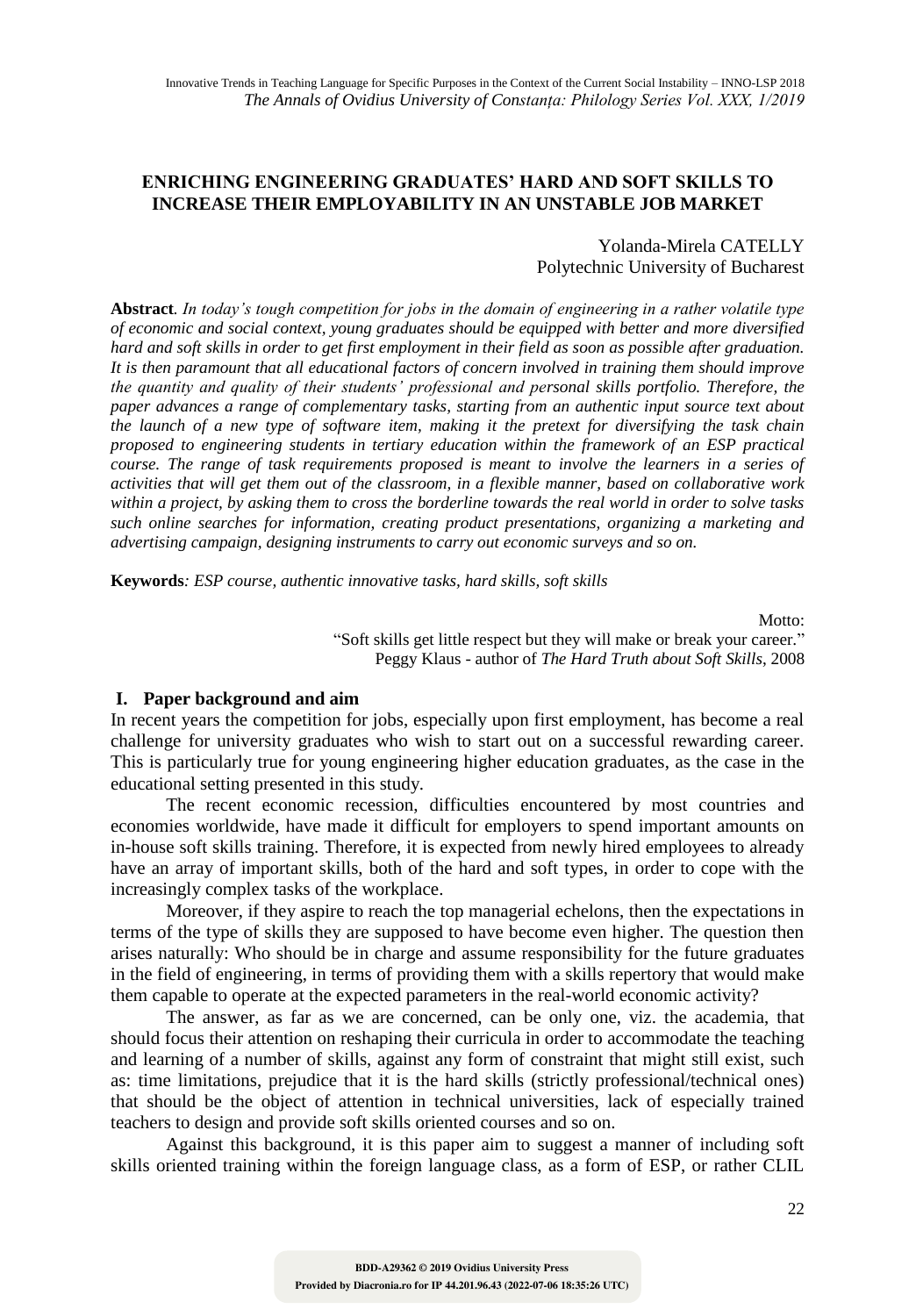(Content and Language Integrated Learning) education. Thus, a range of appropriately sequenced tasks are proposed, on the basis of an authentic input source text.

They reproduce the kind of actions that engineers should be able to perform in their jobs, whether this implies manufacturing, sales, marketing and advertising etc. operations – if not at the level of a professional in each specific area, at least as a specialist able to discern and make appropriate decisions, at managerial level, as far as such operations are required by their position in the company.

The language element is also of significance, as each such action is prepared by tasks ensuring that the learners be comfortable in terms of lexical, grammatical and functional input necessary in order to carry out the task requirements, hence the double objective of the proposed approach. The requirements in the task chain go in a logical parallel with what may really happen in a company in terms of expectations from a young engineer, which gives the module proposed a flavor of authenticity, that has the role to contribute to enhancing the commitment of the trainees in solving the tasks as well as they can, and to assume increasing responsibility for their learning process.

It is a form of blending individual and collaborative work, on a project that asks the students to implement activities specific to those in a real economic organization, for instance: *product design and presentation, doing market research to analyze competitors, creating advertorials and other marketing and advertising materials for their products, irrespective of their type, organizing a product launching campaign, dealing and/or using social media and influencers, or becoming some influential voices in the world of the Internet in order to promote their companies' activity*, as well as *developing the appropriate linguistic and communication skills* in general, in order to perform such activities at a high level and in a successful manner.

The main *framework of principles* underlying the proposal advanced here comprises several fundamental ideas. Here are the main ones:

- it is no longer enough to get the students to carry out tasks of the purely linguistic type, such as reading a (sometimes artificially amended/simplified) technical or scientific text, to solve lexical problems and then to assign homework to them. Such phases should not be disregarded, of course, but major changes have to turn all this into more challenging types of activity, guiding the trainees towards the real world that is waiting for them, i.e. bring *authenticity* of both the texts and the tasks into the language class;
- diversity is the second important paradigm alongside which the instructional process should be molded, we maintain, as the expectations of the students are nowadays a bit blurred by the unexpected element, with a world that is rather unstable economically and socially, with new trends and directions of action occuring and coming to the fore of the professionals in a quite unanticipated manner, since the emergence of the new technologies covering a planet that is prone to globalization at a fast pace – all these changes in the *status quo* of the economic world – and not only! – require that any professional be able to handle various inputs such as social media, online searches a.s.o. in an efficient manner, both individually and in a collaborative way, playing a leadership role or acting as a team member, as well;
- another feature that should be developed in the trainees is *flexibility*  which requires engineers to possess not only a blend of hard and soft skills, but also a new type of mentality and attitude, irrespective of the dry prescriptions and requirements in their strict job description, which is the only way they could successfully face the complex conditions of today's world.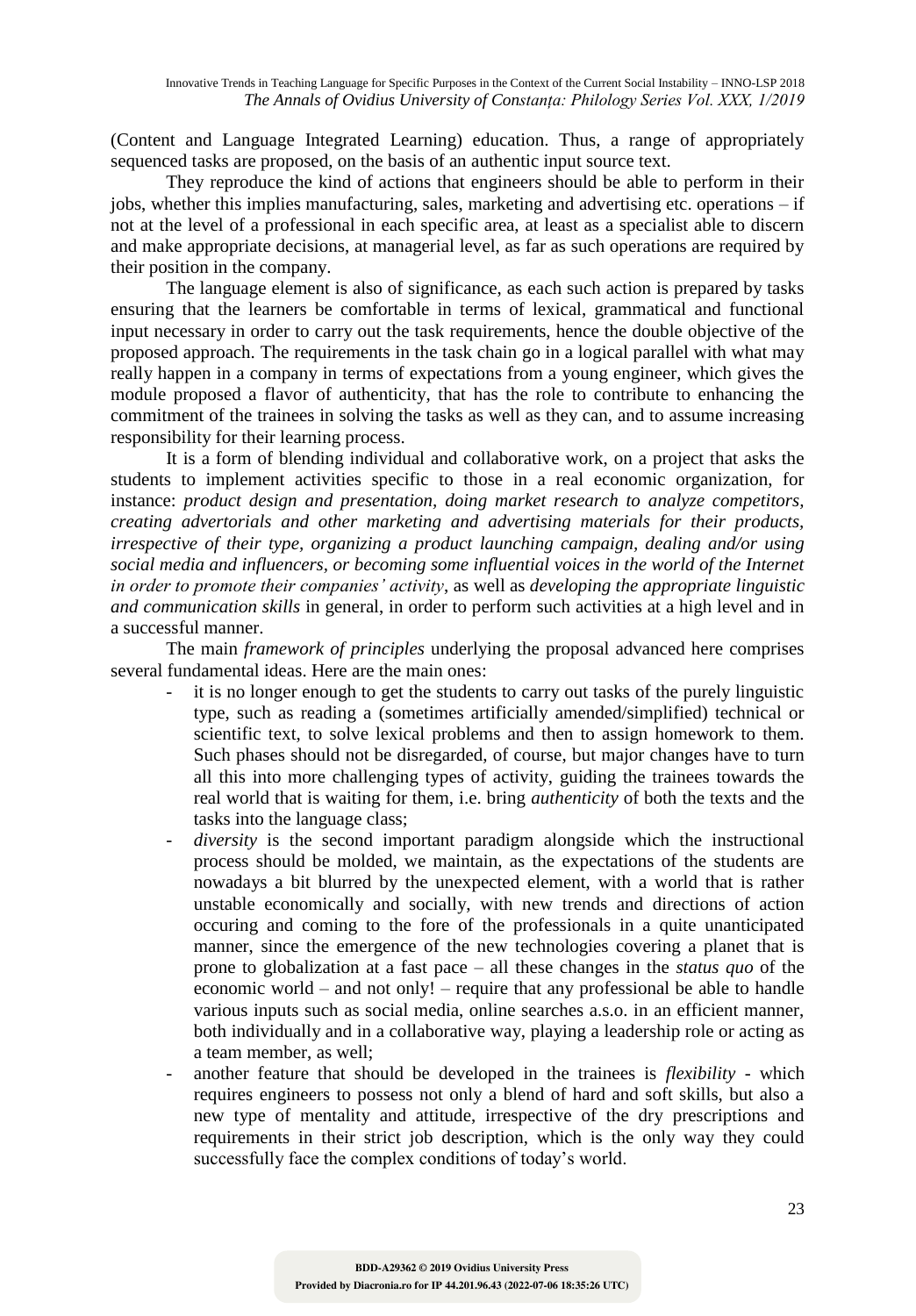## **II. Soft skills - theoretical viewpoints**

The need for soft skills introduced in the curricula of technical universities has been around for some time now, with various approaches proposing different manners of embedding soft skills training in the more technically oriented type of education provided to the future engineers.

In general, there has been full agreement lately that soft skills should indeed be introduced in the curriculum, as everybody seems to have realized that this is a good way of enhancing the graduates' chances of better and faster employability. However, the manner in which this is done varies considerably, and each experience shared in the literature might offer useful hints to the teacher willing to go along these lines.

Thus, the first aspect to be discussed is what skills are meant to increase young graduates' chances of finding a job. Interesting answers (Rao 37) are given in a substantial work focused on the dilemmas as to which are the most important skills in terms of employability – hard or soft ones?! A solution provided is that of embedding soft skills, such as: communication skills, conflict management skills, building successful teams, motivating oneself etc. within what the author calls "entrepreneurial" skills, i.e. whatever could help one approach and develop one's career better.

The real world of employers and experts in recruitment, as well as that of statisticians and other professionals reflecting on the issue of employability today, make public real cascades of testimonials and statistical data proving that lack of soft skills today equals almost null employment chances at any stage in the job search process at any age, but particularly more so at first employment. Consequently, the literature (Challa 2), having listed failure cases for lack of soft skills of the candidates – mainly referring to "communication, listening, negotiation, etiquette, language skills"- builds an impressive 60 item soft skill list that "play a vital role for professional success".

We would comment that not all the skills mentioned in the rich list given in the quoted study can be taught within the frame of the language class or by the foreign language teacher, for that matter; for instance, items such as *(Advanced) Math, Knowledge of fractions* or *Use of rulers and calculators* are obviously outside the scope of the soft skill-oriented language ESP or CLIL course. On the other hand, there are certain entries on the list that are, in our opinion, a matter of personal background of the candidate, such as the following ones: *Good work history, Work experience*, or *Being drug free*.

Nevertheless, there is a spate of skills in Challa's list that are indeed quite useful and difficult to find among first job candidates, and which are rather "scarce" in general, although they are the ones that in the highly competitive corporate world will "help you stand out", and which can be included, in a selective manner, based on objectives and specific needs, in the skill oriented training in an ESP class. Here are some of the most relevant ones – we have grouped them into several main categories, as, in our opinion, there are some subskills that can naturally go under the same category:

- 1. language and communication skills *grammar, writing skills, reading and comprehension, communication skills with public, fellow employees, supervisors, and customers*,
- 2. learning focused *flexibility, self-supervising*,
- 3. attitudinal *cooperation, reliability, good attitude, eye contact, work ethic, common sense, willingness to be accountable, to take instruction and responsibility, follow rules, willingness to be a good worker and go beyond the traditional eight-hour day*,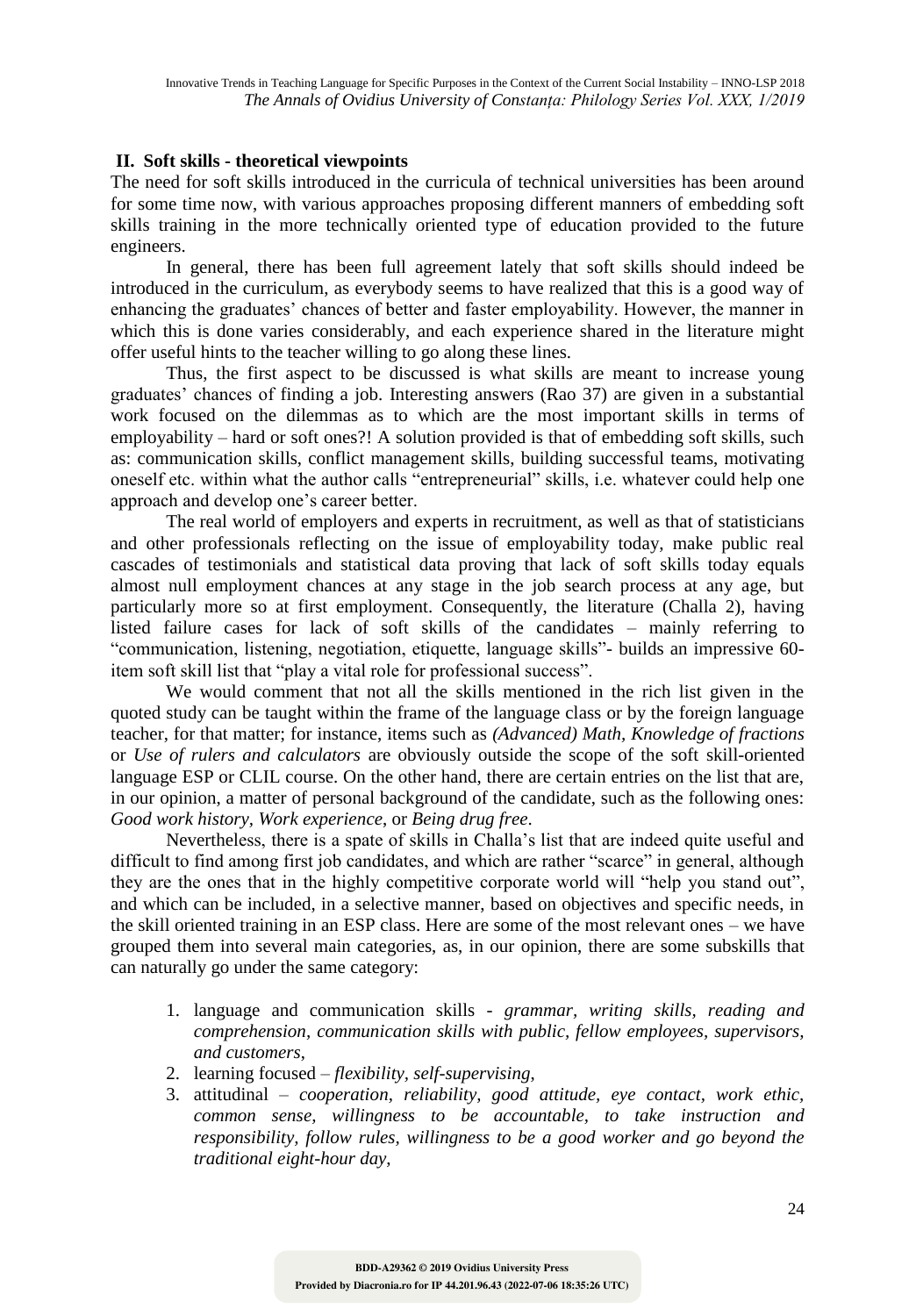Innovative Trends in Teaching Language for Specific Purposes in the Context of the Current Social Instability – INNO-LSP 2018 *The Annals of Ovidius University of Constanța: Philology Series Vol. XXX, 1/2019*

- 4. personal *personal energy, personal chemistry, critical thinking*,
- 5. team spirit *ability to relate to coworkers in a close environment*,
- 6. general savoir-faire *understanding what the world is all about*.

Starting from such a comprehensive skill list, it is certainly useful to compare views to be found in the field literature, in an attempt to identify the most frequently mentioned skills that are in demand with recruiters for important companies today, whether they are called *soft*, or *professional*, or *personal* skills – and even *generic* skills.

What really matters, in our opinion, is that they should be carefully analyzed and included in the teaching content of the ESP or CLIL course. According to the literature (Copeland 3), a huge analysis of 2.3 million LinkedIn profiles showed that nearly 58% of employees were hired over one year precisely due to their portfolio of soft skills, such as: *problem solving, adaptability, dependability, self-motivation* and *leadership skills*. Moreover, a set of personal skills that are highly valued in the job market today will point, among others, to the following entries: *adaptability, problem-solving, loyalty, self-confidence, selfmotivated, leadership, multicultural sensitivity, planning and organization, teamwork*.

It is perhaps useful to note at this stage that there are authorized voices (Sharatkumar 3) who point out to the fact that there are not ready-made solutions that should be applicable to all types of educational profiles in terms of soft skills: "there is no 'one size fits all' solution for managing soft skills".

In the case of higher education *engineering* training, there are several specific aspects that should be taken into consideration when a teacher designs a soft skills focused type of course, namely:

- as it is rather unlikely to apply similar training solutions to a variety of educational settings, it is highly recommendable that time is given to analyzing the features of each context and decide upon the package of skills that are most necessary for the trainees;
- similarly, time is also of importance in providing numerous opportunities for the learners' development in this respect, with the teacher/course designer trying to shape up the students' mentality, personality and attitudes in such a manner as to make them meet the high expectations of the working places aimed at by the new graduates;
- according to research, it seems that engineers "tend to be less endowed with softskill" training than other categories of students, a situation that has been lately under focus, with much effort being put in including "compulsory objects that address soft skills" in the new curricula, as well as other "co-curricular avenues" reinforcing such skills;
- the main areas of instruction in this respect include, among other components, "self- management, tips for an engineering manager", but also "elements of professional ethics".

The literature of the first years of this century (Kwok 2) emphasized that there was still much to be done in order to fully understand the concept of *soft skills teaching and learning* in engineering higher education organizations; moreover, the students themselves still used to "lack the awareness to articulate" them, or transfer them to the working places conditions.

A possible solution was advanced, viz. that of integrating what he called "employability skills". The trainer was viewed as the one able to implement "effective teaching practices", such as (i) promoting "active learning", and (ii) using "multiple strategies", with a view to increasing the skill development process of the students.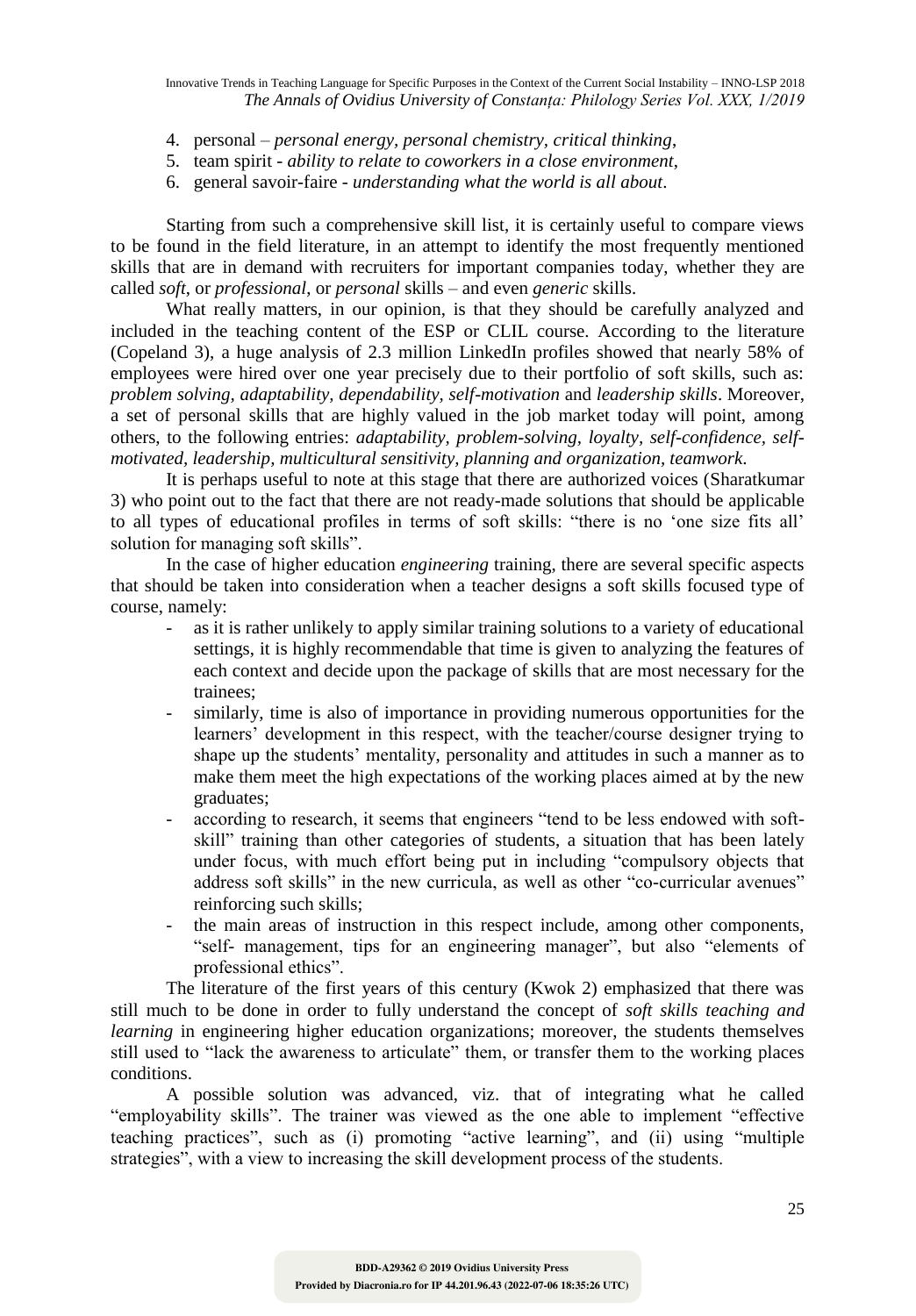Recent proposals (Lynch 5), however, identify innovative solutions of inserting soft skills in the curriculum. One such concept is represented by what the author calls "blending hard and soft skills". He advocates passing from the "STEM (Science, Technology, Engineering, and Math)" hard skills only core, towards integrating the soft skills "of liberal arts" in a model named "STEAM (Science, Technology, Engineering, Art, and Math)", thus balancing the skill set in a manner that would answer the real needs of the learners at this moment. This will certainly generate a series of significant changes in the manner secondary and tertiary education should be reshaped.

There are authors (Saunderson 2) that point to the fact that there are serious differences between the way in which hard and soft skills, respectively, can be taught and learned, with a focus on the fact that, if hard skills, being "specific, teachable abilities that include technical proficiencies and are easily defined and measurable" are "relatively easy to learn", soft skills are "less tangible and harder to quantify". He emphasizes that the reason for this is the human characteristics of the latter, and that "whenever you're dealing with people, nothing is straightforward or easy".

However, as, according to research he quotes (viz. "a 2014 Career Builder Survey"), 77% of professional recruiters consider soft skills "to be as important as hard skills" today, a recommendable manner of approaching the teaching/learning of soft skills could be by means of "situational learning", which "puts soft skills to the test by actively using them in new situations that come by dealing with people in the workplace".

We fully agree that the elements of *authenticity* brought about by approaches based on "mentoring, group activities, game-based learning" and the like can enhance the trainees' feeling of immersion in the world outside the classroom, thus substantially contributing to the development of their soft skills repertory.

As far as language teachers and their role in soft skills education are concerned, the answer to the question whether they could act in the direction of embedding and teaching soft skills within the language course, be it ESP or CLIL, there are affirmative answers (Nor 167). With a new focus on molding "undergraduates into more balanced individuals" by introducing what is called "generic skills" at university, an effort to "instill" soft skills via the language course gets confirmation in terms of its usefulness and efficiency.

The concept of "generic skills" (Nor 175 cited Khairi Izwan) itself tries in fact to place under the same umbrella the array of useful skills for a future engineer "upon entry into their profession", whether they refer to "qualities, knowledge, abilities" and to other elements that could contribute to attaining academic and professional success.

The approach to teaching generic skills within the language course (Nor 175) resulted in (scientifically investigated and reported) substantial improvement with the students in terms of their *inquiring mind, ethics, communication skills, integrity, critical thinking* and *leadership skills* – and in general, professedly "more business-oriented". Such results are indeed encouraging for any language teacher who decides to embark upon equipping the students with soft skills within the language courses.

### **III. The proposed approach – rationale and main stages**

In what follows, an approach to the teaching of soft skills within the ESP course is presented, together with the main components of the educational setting for which it was designed and taught.

The *students* are bachelor level second year ones, having English as the medium of tuition, and studying Computer Science in multicultural groups, comprising at least  $3 - 4$ such countries/cultures of origin. Their declared objective is to get employment in multinational corporations upon graduation.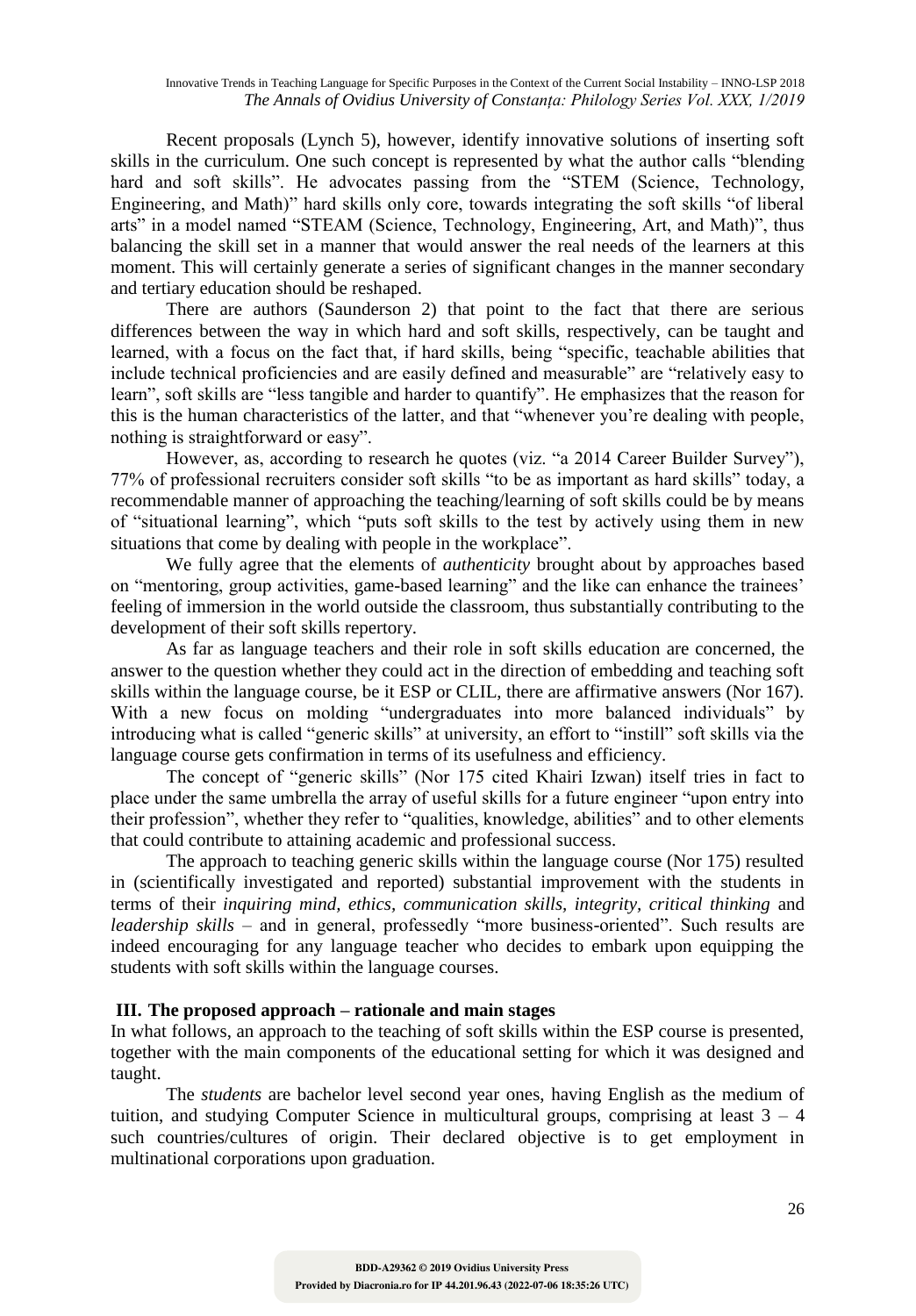The *teacher* is a foreign language one – English – who has developed both ESP and CLIL types of courses, including the teaching of scientific and technical communication in English, English for academic study skills for engineers and English for Science and Technology in her portfolio, which points to an awareness of the need to go beyond the strictly linguistic sphere of competences, and an effort to develop professionally in order to cope with the expectations of the main stakeholders (students, management of the university, potential employers, parents etc.) in the educational context described.

The *teaching/learning context* is that of the second year bachelor level EST course (term two, 14 weeks, two hours per week), whose main objectives are basically those typical for an English for Computer Science kind of course, based on an eclectic approach, having at its core the communicative approach to the teaching of the language, but being allowed to amend the course syllabus for research purposes up to around 35% of its content. There is a course book that represents the common material for a number of teachers, faculties and groups, out of which some selected units are taught, with massive amendments, generally directed towards updating the input, adding and/or deleting parts that have proved to be less challenging for the new generations of trainees etc.

The *framework of pedagogical principles* underlying the course allows the modular flexible insertion of an innovative original project as the one briefly sketched here, embedding soft skills in a chain of tasks that are sequenced in such a manner as to replicate, in an authentic way, by means of authentic text input and task requirements, the kind of situations requiring that an IT engineer be able, among others, to approach reading and/or listening texts in a comprehensive manner, to explain and advertise for their products, to do market research for competitors, to handle social media and influencers, to launch an advertising campaign or select most appropriate authors to hire for creating one, and to design client questionnaires – i.e. precisely what newly employed engineers of today and tomorrow are expected to be able to do at their workplaces.

The range of activities passes smoothly from controlled practice towards free production, with the teacher and students assuming new roles and sharing responsibility in the process. The chain of tasks follows the logical flow, from receptive reading and/or listening skills and towards productive ones - speaking and writing, but, at the same time, it reproduces the stages in a complete cycle in the professional activity of an engineer who has such duties and responsibilities nowadays.

Obviously, each teacher can stress one or another of the tasks, in a manner that is related to the timing available, the perceived needs of the trainees in terms of language skills and/or soft skills.

Certainly, the module comprises *preparatory tasks of the linguistic type*, meant to facilitate the trainees' language skills level development; thus, they are asked to analyze the input texts lexically and in terms of grammatical and functional structures, to identify templates and/or models for the more creative tasks, to write advertorials, to speak about their products and to describe their work – all this done either individually, but in general on a collaborative basis, that is also analyzed at the conclusive stage of the project.

The starting point – the *input text* (Horsey 1) comprises about 250 words; it is an article that deals with the launching of a new IT product on the market, and it sends the reader to a video demo of about two minutes, and then to an advertising page, thus opening up new vistas which can be exploited in an authentic manner in the language class. The text is accompanied by two exploitable from the didactic viewpoint photos, one presenting the product itself, and the other one placing it in a longer series, in order to point out to the fact that the newly launched IT product is the smaller in its range, which is an important advantage.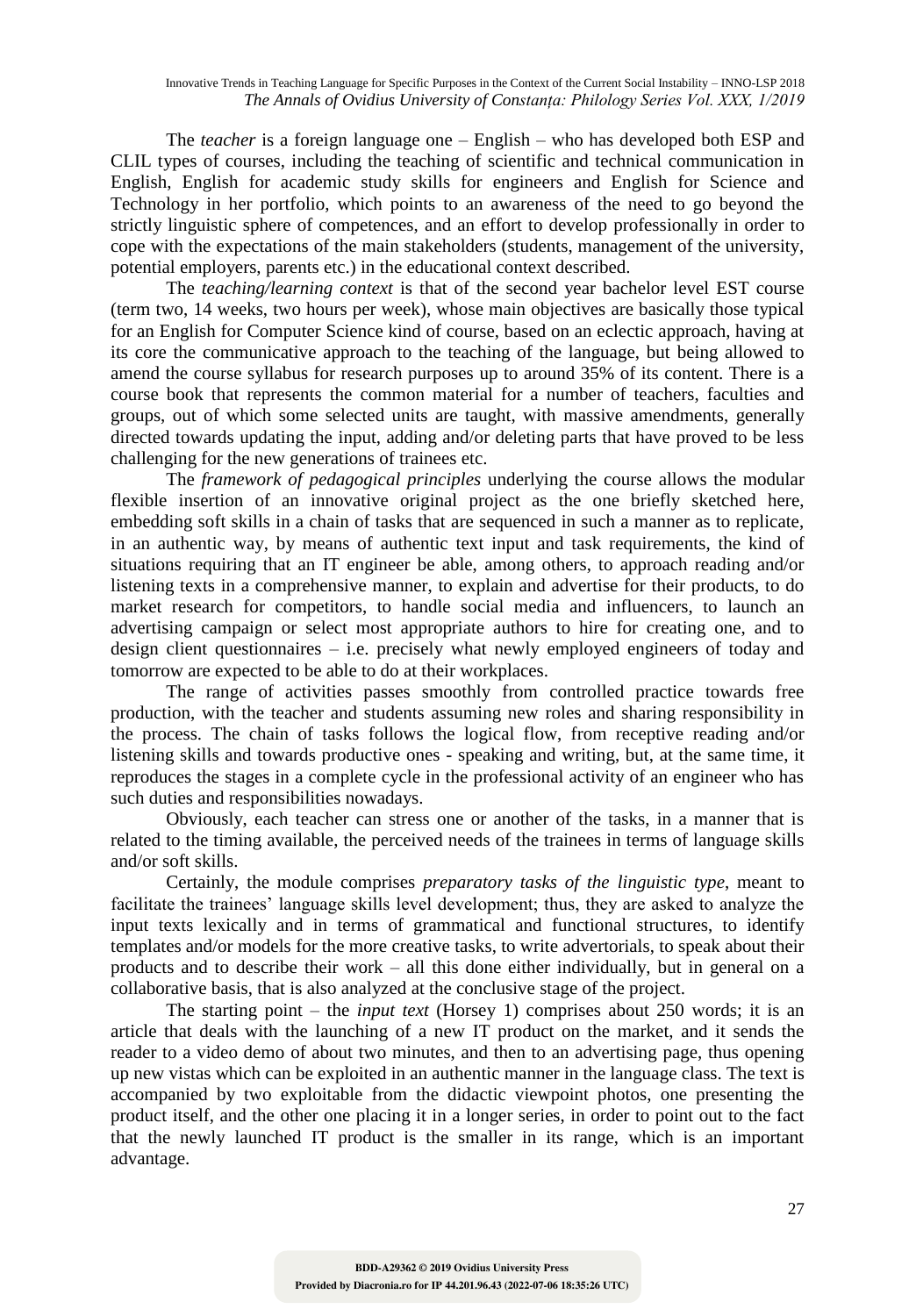The *task chain and the rationale* for each of them is sketchily given in what follows. It might be useful to underline at this point that the sequence of tasks should be selectively implemented, in a flexible manner, in function of the time available, the course main objectives and the specific features of the particular educational setting in which the project is applied.

*Task 1* – the requirement is that the students, who are given only the photo of the tiny IT product next to a coin, which emphasizes its reduced dimensions, should decide which title, out of a given list of about 4 - 5 proposals, is the most appropriate for a text to be found on a site named Geeky Gadgets (Copyright 2007 - 2018 Geeky Gadgets). The students have to discuss in pairs/groups about the photo and its meaning, and to associate that meaning to the most appropriate title in the list provided.

The *rationale* is multiple, with a rich hidden agenda, as follows. Firstly, the speaking activity in a group helps the students to improve team working skills. Then, it is a challenge, asking the trainees to resort to their previous knowledge – and in the described context the students do have access to reading on the Internet, although they do not spend too long with such activities in their academic life – and make associations of ideas between visual input and textual one. Thirdly, it represents an opportunity for the teacher to give a follow up activity on the topic of headings of articles online and/or in the printed media, and compare them to those in the audio/video media, as well as to get the learners to discover the rules of writing such headings in a specific manner for each medium where they appear. The linguistic information for this task is also included. Finally, as "a picture is worth 1,000 words", as they say, one point of the class discussion can be the skill of choosing the appropriate image to a text in function of situation, objectives etc. – which may be an asset for the future engineer, as well.

*Task 2* – The text input is given as a reading subskills development support element, with tasks that can ask the students to: (i) fill in lexical gaps by choosing the ONE appropriate answer in multiple choice format, focused either on technical terms or on general language ones, depending on the group level and needs, (ii) reorder jumbled texts by arranging fragments into a coherent whole, thus encouraging guessing from context as a primary objective, but the task is more complex, with the students having to develop subtler text analysis skills, at a fast pace if possible, by making use of strategies that they can thus practice and improve.

*Task 3* – The article incorporates a video input, which is basically a product presentation, with a great capacity of being exploited didactically without any changes, as the film is short, of only two minutes, well divided into sections presenting the product in its range, its components and so on. The video input can be exploited in a traditional manner, viz. with or without subtitles, with or without sound, for note-taking while watching, explaining in the learners' own words how the product operates and so on, but what matters is that such activities should be followed by developments in the line of soft skills.

Some proposals in this respect are the following. Firstly, after the detailed analysis of the input film structure as a type of audio/video template specific to a product presentation on a site, the requirement could be that, having thoroughly searched for similar examples on the net, the students should work in pairs to identify the typical recurrent elements of such a template, in order to make a checklist of points to be observed whenever an engineer wants to create such a product presentation on video support for the readership of a site.

With IT students, as the case is in the described educational context, it is even possible to ask them to create a video themselves, presenting a product, real or imaginary, of their own. It is a manner of getting the learners to look for examples outside the class, on the Internet, evaluate their qualities and weaknesses, try to extract key elements, and then apply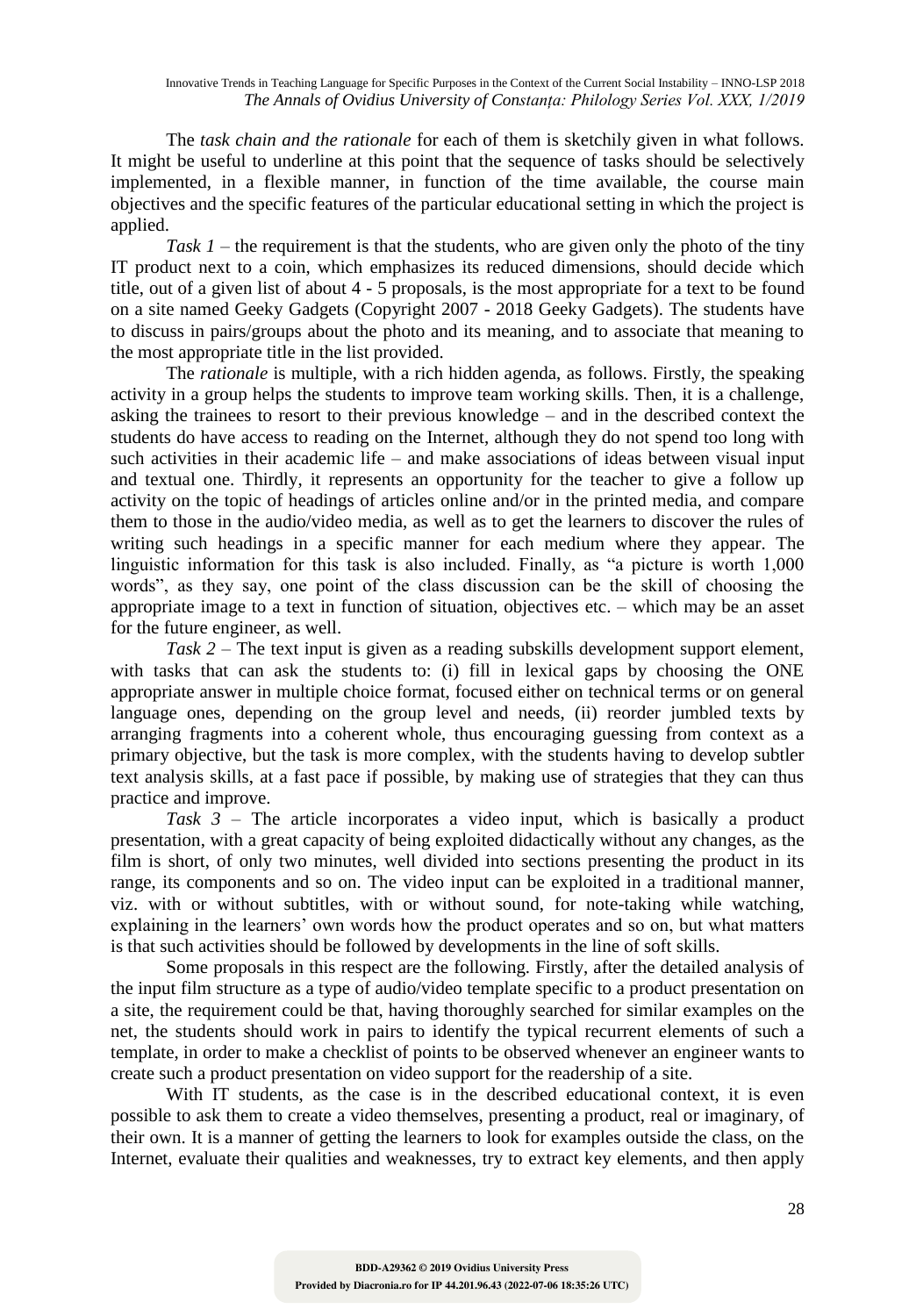the conclusions drawn to creating their own project proposal – all this representing subskills that can be useful to them in their career, where the patterns of communication and the environments differ from those provided by the classroom artificiality.

Moreover, should the course time frame permit, it may be interesting to go beyond the product presentation template, and enlarge the search for key elements towards designing tutorials, and, as a follow up stage, to get the students to create a (mini) tutorial, either for a product they have designed, or for one available on the market – a discussion of ethics at work, in terms of avoiding the somehow frequent tendency of the learners to plagiarize from Internet resources could be inserted at this phase, by pointing out to the risks of such fraudulent approaches. What is more, it could help the students to be able to make a clear-cut difference between genres, such as a presentation film text of the advertorial type, and a tutorial, respectively.

Similarly, it is certain that, by such tasks, the future engineers' soft skills of making selections from the offers of the market in terms of advertising campaign products will become more refined and educated, as they would have acquired the necessary abilities to discern between low and high quality proposals from professional advertising agencies.

In the same vein, they will have internalized more experience in handling social media of various types, and in discerning between truth and fake in the numerous postings of influencers and the like. With a view to deepen the students' grasp of what is indeed valuable or not in the online environment, an interesting follow up could be to get them to create and/or participate in a forum, blog or WhatsApp type of discussions on a connected topic, thus enlarging the soft skills array they need in real workplaces.

*Task 4* – This is an extension and/or alternative activity to the one presented in Task 1 above, based on the second photo provided in the input text, which represents a ruler given in order to compare qualities of all the previous seven products in the proposed series, which are more and more reduced in size, and that have better and better technical parameters. The students are required to do the following: (i) describe the photo; (ii) write a technical comment explaining the input in the photo, after they have searched on Google for similar text templates, with a contest being organized in order that the most appropriate text produced by the students be selected by open vote of the colleagues, thus stimulating the skill of analyzing qualities of texts, comparing samples and deciding in an educated manner on the best proposal, voted against a list of evaluation criteria, either given by the teacher, or, even better, designed by themselves in advance.

The soft skill components embedded in this task relate to developing team work, an ability to evaluate products against clearly stablished (by themselves) indicators and/or criteria, thus ensuring that the would-be engineers will be able to knowledgeably select advertising campaign proposals and choose appropriate visual aids for each intention of an input text in an optimal manner, that would fully reflect and emphasize the main intentions of the author.

*Task 5* – It represents an extension of the previous one, with the learners being asked to firstly analyze one of the previous products in the series given in the photo of the entire range, with a view to designing an advertising brochure for an international fair. As in all stages, the linguistic part will be included, with the necessary models of texts exploited for reading and writing purposes, and only then will the trainees be asked to produce their own projects.

Alternatively, time permitting, a small-size "marketing campaign" for the chosen product can be organized as a general frame, against which several products are to be designed by the students working in groups: an advertorial, an article as an entry on a presentation site, an advertisement for a certain type of media, either the printed or the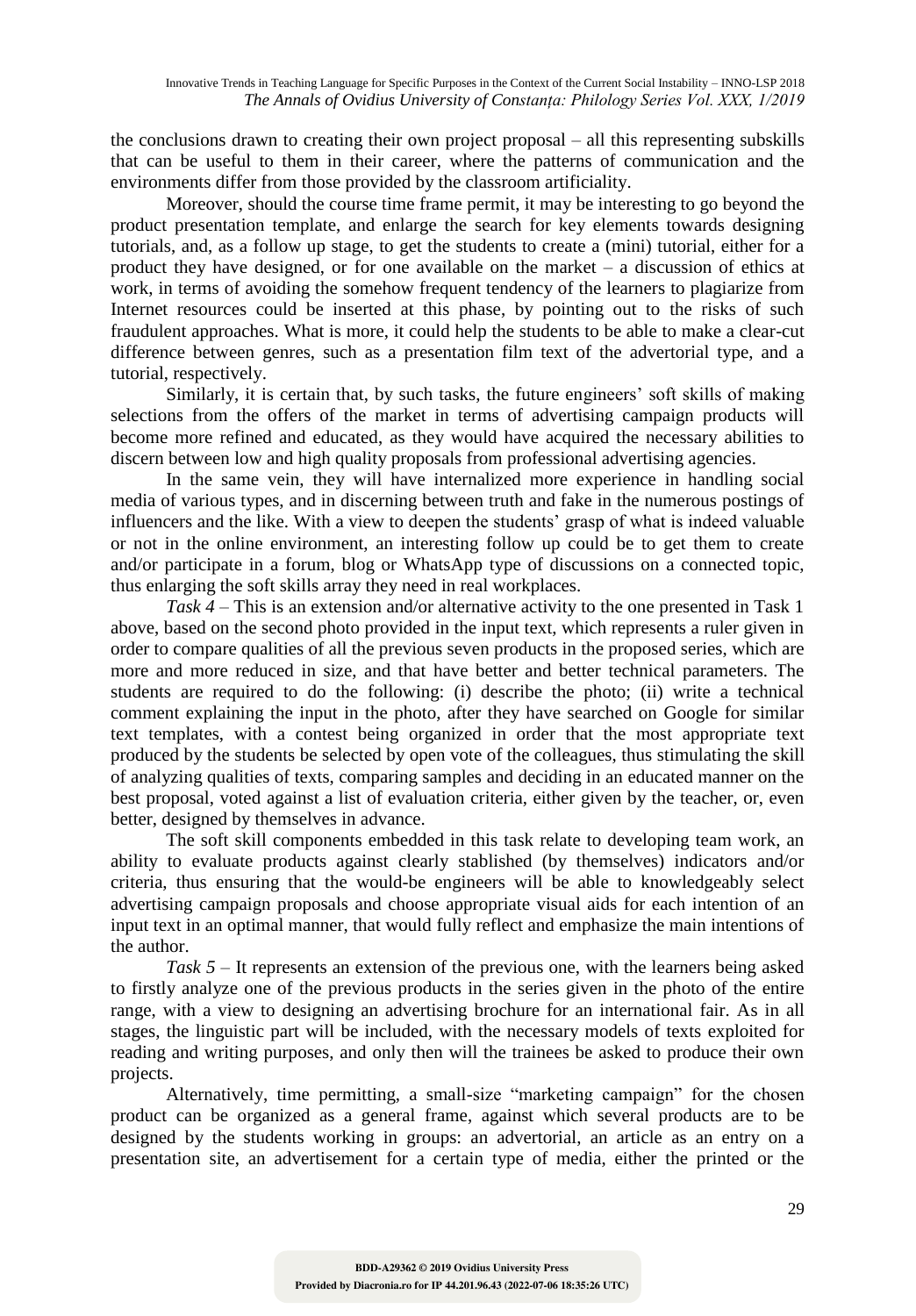electronic one, with the cycle connecting logo – brand name – slogan – copy ideas – visual aids created in such a manner as to emphasize the most important commercial and technical qualities of the product that is advertised. Certainly, for the students to generate all these types of texts, linguistic preparation is included, and model analysis is required before the stage of free production by the students. Thus, the entire cycle simulates a context in which having the kind of abilities expected from an engineer whose soft skills repertory contributes to a successful career has lately become a must.

As a follow up, we propose some activities focused on learning how to: do market research, analyze the competitors' strong and weak points, and convince the potential clients by charismatic, well-structured and delivered presentations. By performing such tasks, there are good chances that the engineering students could develop an ability of making prompt but appropriate decisions whenever, in their workplace, they are supposed to "probe" the market for a product and to select from among a range of different advertising offers the one that best suits their purpose.

*Task 6* – As the input text appeared on a site that has several other sections of interest for the IT students in the educational setting discussed here, such as *Apple, Android, Gadgets, Gaming* etc., they will be asked to analyze the entire site (perhaps even by comparing it with at least two other similar ones, in terms of format, quality of texts, visual attractiveness and so on), and then to draft an article of about 200 words, on a topic appropriate to one of the sections. This will give them an opportunity to go out of the class and into the Internet, identify formats and styles, reflect on differences in terms of readership and client profiles, and develop a capacity to easily and flexibly adapt their professional approach to a variety of contextual paradigms.

*Task 7* - A choice of two potential situations is provided to the learners, who should work in groups of three, in order to (i) either write an exchange of email messages whose topic is to jointly develop an IT product/service and advertise for it, or (ii) to collaborate with a view to writing a scientific paper in their field of professional interest. An opportunity is thus created to develop soft skills, such as communicating in written forms in a professional context, taking into consideration cultural diversity and social conventions that are acceptable worldwide etc.

## **IV. Open conclusions**

The proposed approach has been taught integrally or partially with some groups in the described educational context, therefore it is quite possible to try to draw some (interim) conclusions at this point.

Firstly, it has become clear that within the language classes there is room for developing soft skills in engineering tertiary education, as a form of blending, focused on those generic skills that are the most relevant and expected by the employers.

Pedagogically, this should be done on the basis of authentic input and task types, in mixes and simulations that are selected by means of a careful needs analysis, and in a flexible manner, taking into consideration the specific features of the students' profile, their priorities and – necessarily – the local constraints.

Moreover, although at first sight embedding soft skills training into the language course may seem quite time-consuming, it is in fact an economical manner of contributing to the students' development, as they are interested in topics taken from their area of scientific interest, perceiving that such an approach could help them to cope with the expectations from them upon first employment – and not only.

So far, in fact, the students' response and feedback has been a positive one, especially with those groups where the tasks were accompanied by explicit discussions on the kind of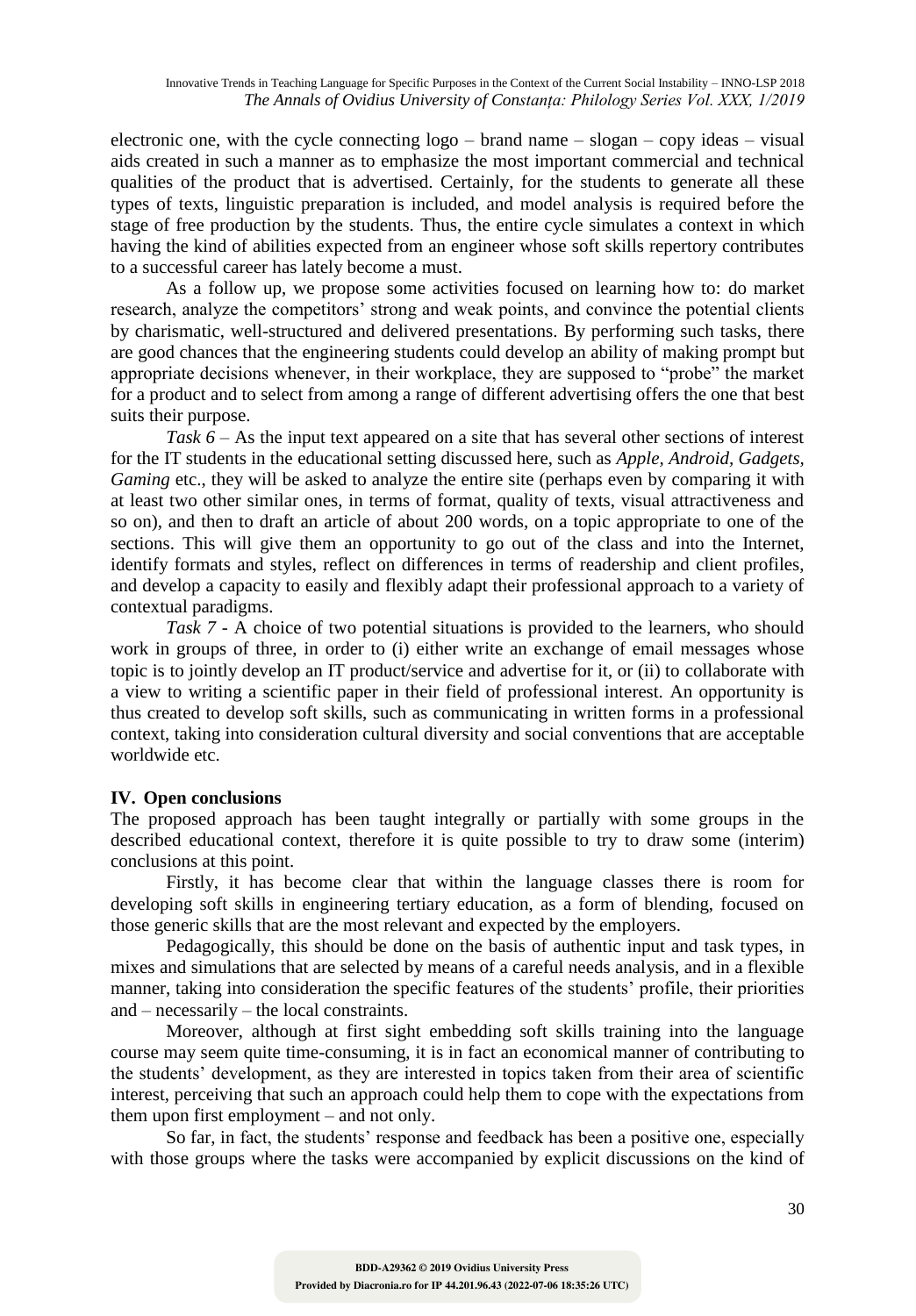skills they could develop by solving them. Some students clearly pointed out to the fact that such a course can increase their employability.

The course type that includes such an approach to the teaching of soft skills within the language one becomes more of a CLIL, than a typical ESP one, as there are not only linguistic and communication input elements embedded in it, but also elements of business, team work, management components etc., specific to authentic professional environments today.

The language teacher's roles thus become more complex, as they should take the "hats" of course designers, teachers, organizers of activities, and even sources of information – all this implies self-training, collaborative work with peers, and an open reflective attitude in terms of personal development, which is not easy against sometimes suffocating teaching loads, but which can be conducive to attaining the important objective of endowing the trainees with a complex skill repertoire.

That soft skill oriented activities will not immediately yield visible results is a matter of common knowledge; we should maintain here that they require cyclic recurrent approaches, with the taking into account of the multicultural components of the groups, and other specific traits in each context.

However, even if the results remain at the level of an awareness raising exercise on such aspects, it is worth trying, as there are good chances that the learners may further pursue the suggested lines of action, at individual level, at the post-course stage of their activity, as well.

# **WORKS CITED**

- Challa, S. S. J. Ram Phani. "The top 60 soft skills at work". 2007. Accessed 5 Sept 2018. <http://www.rediff.com/getahead/2007/jan/08soft.htm>.
- Copeland, A. "Personal Skills vs. Professional Skills: What's the Difference?" 2010. Accessed 7 Sept. 2018. <http://www.quintcareers.com/job\_skills\_values.html>.
- Horsey, J. "Pico World's Smallest Arduino 328PB Core", Geeky Gadgets. Accessed 7 Sept. 2018. <https://www.geeky-gadgets.com/pico-worlds-smallest-arduino-328pb-core-04-09-2018/>.
- Khairi Izwan, Abdullah. "Developing Generic Skills among Students through Teaching and Learning. Examplesof Teaching-Learning Activities." Paper resented at Workshop on Generic Skills at the Dept of Modern Languages, UTM. 2006.
- Kwok, Matthew. "Towards an Understanding of Employability Skills Development among University Graduates for Workplace Entry." 2003. Accessed 7 Sept 2018. <https://www.umanitoba.ca/faculties/education/media/kwok-2003.pdf >.
- Lynch, Gavin. "Blending Hard and Soft Skills with STEAM ─ From Concept to Case Study", *Kanazawa Seiryo University Bulletin of the Humanities* 1,1 (2016): 3-9. Accessed 7 Sept. 2018. <http://www.seiryo-

u.ac.jp/u/education/gakkai/humanities\_ronsyu\_pdf/No1/01\_lynch.pdf>.

Nor, Faizah Mohamad. "Instilling Soft Skills in Engineering Learners through Language Learning",International Conference on the Roles of the Humanities and Social Sciences in Engineering - 2008 (ICOHSE08), Centre for Communication Skills and Entrepreneurship UniMAP in collaboration with The Ministry of Higher Education Malaysia. 2008. Accessed 7 Sept. 2018.

<http://dspace.unimap.edu.my/xmlui/bitstream/handle/123456789/5685/INSTILLING